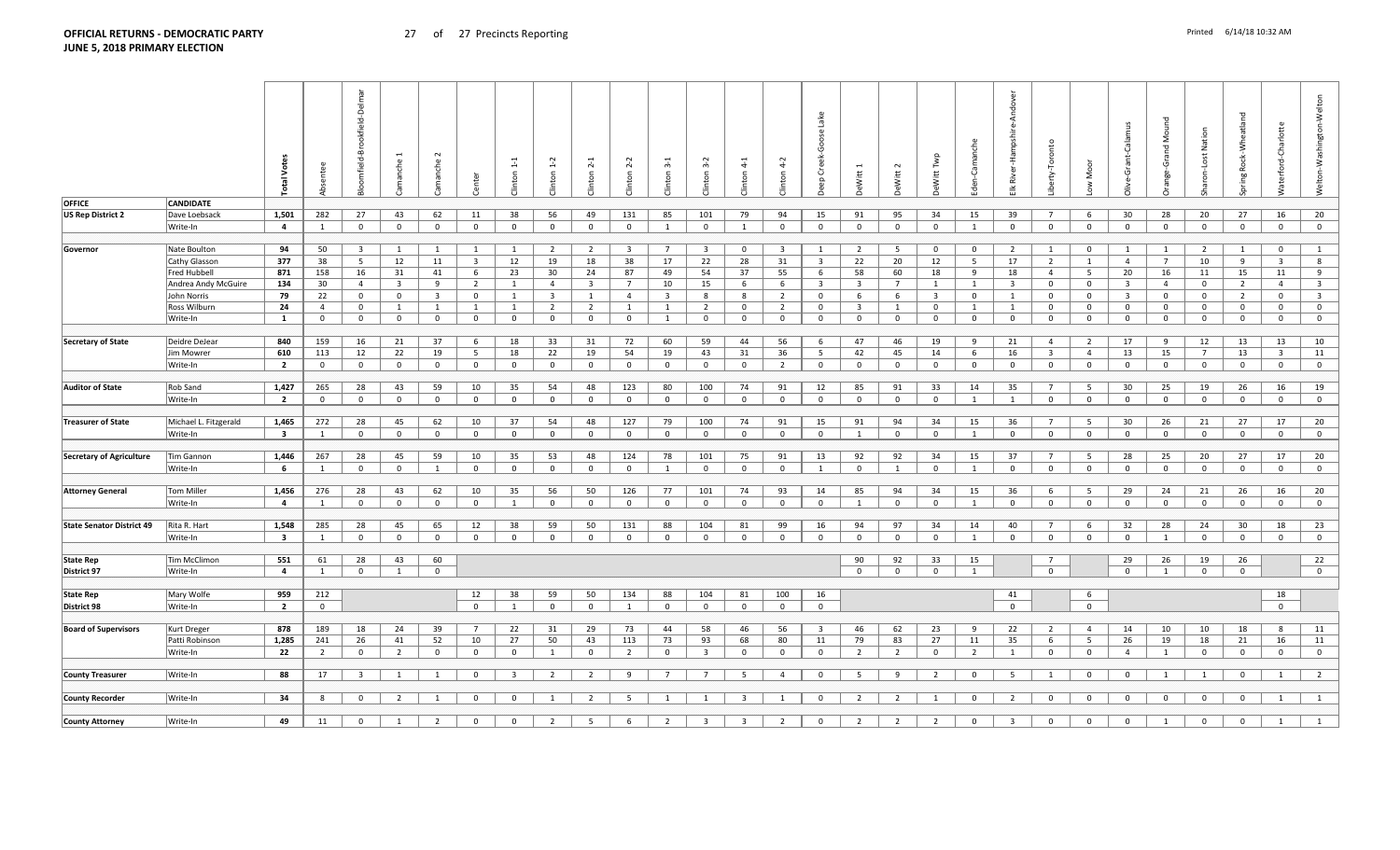Write-In **14** 

|                                                                                                                                                                                                                                                                                                                      |                           | otal                    | dsent          | ookfield<br>ᄒ<br>omfield-I |                         | manche         | enter          | $\mathbb{Z}$<br><b>Jinton</b> |                         | $^{-1}$<br>linton | $2-2$<br><b>Clinton</b> | $3-1$<br>nton  | $3-2$<br><b>Clinton</b> | $4-1$<br><b>Jinton</b>  | $4-2$<br>Clinton        | <u>lake</u><br>Goose<br>eep Creek- | eWitt                   | eWitt          | eWitt Twp               | Camanche<br>خ<br>Se     | River          | erty-Toronto            | Moor<br>$\geq$          | <b>G</b><br>e-Grant- | Σ                       | Nation<br>Lost | 짇<br>-Wheatlan<br>pring Rock- | Ğ<br>ㅎ<br>erfor         | Netton-Washington-Welton |
|----------------------------------------------------------------------------------------------------------------------------------------------------------------------------------------------------------------------------------------------------------------------------------------------------------------------|---------------------------|-------------------------|----------------|----------------------------|-------------------------|----------------|----------------|-------------------------------|-------------------------|-------------------|-------------------------|----------------|-------------------------|-------------------------|-------------------------|------------------------------------|-------------------------|----------------|-------------------------|-------------------------|----------------|-------------------------|-------------------------|----------------------|-------------------------|----------------|-------------------------------|-------------------------|--------------------------|
|                                                                                                                                                                                                                                                                                                                      | <b>CANDIDATE</b>          |                         |                |                            |                         |                |                |                               |                         |                   |                         |                |                         |                         |                         |                                    |                         |                |                         |                         |                |                         |                         |                      |                         |                |                               |                         |                          |
| OFFICE<br>US Rep District 2<br>Governor<br>Secretary of State<br>Auditor of State<br><b>Treasurer of State</b><br>Secretary of Agriculture<br>Attorney General<br><b>State Senator District 49</b><br>State Rep<br>District 97<br>State Rep<br>District 98<br><b>Board of Supervisors</b><br><b>County Treasurer</b> | <b>Christopher Peters</b> | 1,381                   | 154            | 30                         | 54                      | 37             | 24             | 24                            | 33                      | 23                | 74                      | 49             | 65                      | 61                      | 47                      | 27                                 | 75                      | 124            | 83                      | 34                      | 69             | 20                      | 9                       | 82                   | 44                      | 27             | 33                            | 28                      | 51                       |
|                                                                                                                                                                                                                                                                                                                      | Write-In                  | 65                      | 6              | $\bf{0}$                   | $\overline{\mathbf{3}}$ | 5              | 1              | 6                             | $\mathbf{1}$            | $\overline{4}$    | $\overline{4}$          | 5              | - 8                     | $\overline{2}$          | $\overline{\mathbf{3}}$ | $\overline{2}$                     | $\overline{2}$          | $\overline{2}$ | $\mathbf{1}$            | $\overline{2}$          | $\overline{0}$ | $\mathbf{0}$            | $\overline{2}$          | 1                    | $\mathbf{0}$            | 1              | 1                             | $\overline{\mathbf{3}}$ | $\mathbf{0}$             |
|                                                                                                                                                                                                                                                                                                                      |                           |                         |                |                            |                         |                |                |                               |                         |                   |                         |                |                         |                         |                         |                                    |                         |                |                         |                         |                |                         |                         |                      |                         |                |                               |                         |                          |
|                                                                                                                                                                                                                                                                                                                      | Kim Reynolds              | 1,529                   | 170            | 31                         | 61                      | 45             | 28             | 29                            | 34                      | 28                | 89                      | 56             | 76                      | 68                      | 51                      | 29                                 | 83                      | 132            | 91                      | 38                      | 70             | 21                      | 13                      | 92                   | 47                      | 26             | 37                            | 31                      | 53                       |
|                                                                                                                                                                                                                                                                                                                      | Write-In                  | 16                      | 1              | $\mathbf 0$                | 1                       | $\overline{0}$ | $\mathbf{0}$   | $\mathbf 0$                   | $\mathbf 0$             | $\mathbf{0}$      | 1                       | $\mathbf 0$    | 1                       | $\overline{2}$          | 1                       | 1                                  | $\overline{2}$          | 1              | $\mathbf{0}$            | $\mathbf{0}$            | $\overline{2}$ | $\mathbf{0}$            | $\overline{0}$          | $\mathbf 0$          | $\overline{0}$          | $\mathbf 0$    | 1                             | 1                       | $\mathbf{1}$             |
|                                                                                                                                                                                                                                                                                                                      |                           |                         |                |                            |                         |                |                |                               |                         |                   |                         |                |                         |                         |                         |                                    |                         |                |                         |                         |                |                         |                         |                      |                         |                |                               |                         |                          |
|                                                                                                                                                                                                                                                                                                                      | Paul D. Pate              | 1,447                   | 162            | 29                         | 61                      | 40             | 25             | 30                            | 34                      | 27                | 82                      | 55             | 68                      | 63                      | 52                      | 28                                 | 76                      | 126            | 82                      | 36                      | 69             | 20                      | 11                      | 82                   | 44                      | 27             | 35                            | 32                      | 51                       |
|                                                                                                                                                                                                                                                                                                                      | Write-In                  | 6                       | $\mathbf{0}$   | $\overline{0}$             | 1                       | $\overline{0}$ | $\mathbf{0}$   | $\mathbf{0}$                  | $\mathbf{0}$            | $\overline{0}$    | $\mathbf{0}$            | $\mathbf{0}$   | $\overline{0}$          | $\overline{2}$          | $\mathbf{0}$            | $\overline{0}$                     | $\mathbf{0}$            | $\mathbf{1}$   | $\overline{0}$          | $\mathbf 0$             | $\overline{0}$ | $\overline{0}$          | $\mathbf{0}$            | $\mathbf 0$          | $\mathbf{0}$            | $\mathbf{0}$   | 2                             | $\mathbf{0}$            | $\mathbf{0}$             |
|                                                                                                                                                                                                                                                                                                                      |                           |                         |                |                            |                         |                |                |                               |                         |                   |                         |                |                         |                         |                         |                                    |                         |                |                         |                         |                |                         |                         |                      |                         |                |                               |                         |                          |
|                                                                                                                                                                                                                                                                                                                      | Mary Mosiman              | 1,405                   | 161            | 29                         | 59                      | 39             | 25             | 29                            | 34                      | 26                | 79                      | 54             | 67                      | 58                      | 49                      | 26                                 | 75                      | 124            | 80                      | 35                      | 67             | 19                      | 11                      | 75                   | 45                      | 27             | 33                            | 32                      | 47                       |
|                                                                                                                                                                                                                                                                                                                      | Write-In                  | 5                       | 1              | $\overline{0}$             | $\mathbf 0$             | $\overline{0}$ | $\mathbf 0$    | $\mathbf 0$                   | $\mathbf 0$             | $\mathbf 0$       | $\mathbf{0}$            | $\overline{0}$ | $\overline{0}$          | $\overline{2}$          | $\overline{0}$          | $\overline{0}$                     | $\mathbf 0$             | 1              | $\overline{0}$          | $\mathbf 0$             | $\mathbf 0$    | $\mathbf{0}$            | $\mathbf 0$             | $\mathbf 0$          | $\mathbf 0$             | $\mathbf 0$    | 1                             | $\mathbf 0$             | $\mathbf 0$              |
|                                                                                                                                                                                                                                                                                                                      |                           |                         |                |                            |                         |                |                |                               |                         |                   |                         |                |                         |                         |                         |                                    |                         |                |                         |                         |                |                         |                         |                      |                         |                |                               |                         |                          |
|                                                                                                                                                                                                                                                                                                                      | Write-In                  | 59                      | $\overline{4}$ | $\mathbf 0$                | $\overline{4}$          | <sup>1</sup>   | 1              | $\overline{\mathbf{3}}$       | $\overline{4}$          | $\mathbf{1}$      | $\overline{2}$          | $\overline{2}$ | $\overline{\mathbf{3}}$ | $\overline{4}$          | $7\overline{ }$         | 1                                  | $\overline{2}$          | 5 <sup>5</sup> | $\overline{0}$          | $\overline{2}$          | $\mathbf{1}$   | $\mathbf{0}$            | <sup>1</sup>            | 5                    | $\overline{\mathbf{3}}$ | $\mathbf 0$    | 1                             | 1                       | 1                        |
|                                                                                                                                                                                                                                                                                                                      |                           |                         |                |                            |                         |                |                |                               |                         |                   |                         |                |                         |                         |                         |                                    |                         |                |                         |                         |                |                         |                         |                      |                         |                |                               |                         |                          |
|                                                                                                                                                                                                                                                                                                                      | Ray Gaesser               | 247                     | 22             | 1                          | 15                      | 6              | $\overline{4}$ | 8                             | $5^{\circ}$             | $\overline{4}$    | 14                      | 19             | -9                      | 16                      | 10                      | $\overline{\mathbf{3}}$            | 15                      | 26             | 11                      | 12                      | 8              | $\overline{2}$          | $\mathbf{0}$            | 9                    | $\overline{4}$          | $7^{\circ}$    | $\overline{4}$                | 5                       | 8                        |
|                                                                                                                                                                                                                                                                                                                      | Chad Ingels               | 140                     | 20             | 1                          | 5                       | 5              | $\mathbf{0}$   | $\overline{2}$                | $\overline{\mathbf{3}}$ | $\overline{2}$    | 10                      | 5              | 18                      | 6                       | $\overline{4}$          | 1                                  | $\overline{\mathbf{3}}$ | 9              | $\overline{\mathbf{3}}$ | $\overline{2}$          | 6              | $\mathbf{1}$            | $\mathbf{1}$            | $7\overline{ }$      | 8                       | $\mathbf{1}$   | 6                             | 5                       | 6                        |
|                                                                                                                                                                                                                                                                                                                      | Craig Lang                | 370                     | 38             | 10                         | 13                      | 12             | 13             | $\overline{\mathbf{3}}$       | 11                      | 5                 | 19                      | $\overline{4}$ | 16                      | 12                      | 11                      | 8                                  | 20                      | 22             | 25                      | 14                      | 25             | 1                       | $\overline{4}$          | 33                   | 15                      | 5              | $\overline{7}$                | 5                       | 19                       |
|                                                                                                                                                                                                                                                                                                                      | <b>Mike Naig</b>          | 390                     | 44             | 17                         | 11                      | 10             | 9              | 9                             | 11                      | 10                | 13                      | 13             | 11                      | 9                       | 12                      | 8                                  | 21                      | 35             | 34                      | $7\overline{ }$         | 10             | 6                       | $\overline{\mathbf{3}}$ | 30                   | 13                      | 8              | 12                            | 11                      | 13                       |
|                                                                                                                                                                                                                                                                                                                      | Dan Zumbach               | 218                     | 18             | $\overline{2}$             | 13                      | 6              | 1              | 6                             | $\overline{4}$          | 5                 | 15                      | 8              | 9                       | 8                       | 9                       | $\overline{7}$                     | 11                      | 20             | 9                       | $\overline{\mathbf{3}}$ | 18             | 6                       | $\overline{\mathbf{3}}$ | 8                    | 8                       | 6              | $\overline{\mathbf{3}}$       | $\overline{\mathbf{3}}$ | 9                        |
|                                                                                                                                                                                                                                                                                                                      | Write-In                  | $\mathbf{1}$            | $\mathbf{1}$   | $\overline{0}$             | $\mathbf 0$             | $\overline{0}$ | $\mathbf{0}$   | $\mathbf 0$                   | $\mathbf{0}$            | $\mathbf 0$       | $\overline{0}$          | $\mathbf 0$    | $\overline{0}$          | $\overline{0}$          | $\mathbf 0$             | $\overline{0}$                     | $\mathbf 0$             | $\mathbf{0}$   | $\overline{0}$          | $\mathbf{0}$            | $\mathbf 0$    | $\mathbf{0}$            | $\mathbf{0}$            | $\mathbf 0$          | $\mathbf{0}$            | $\overline{0}$ | $\mathbf{0}$                  | $\mathbf{0}$            | $\mathbf 0$              |
|                                                                                                                                                                                                                                                                                                                      |                           |                         |                |                            |                         |                |                |                               |                         |                   |                         |                |                         |                         |                         |                                    |                         |                |                         |                         |                |                         |                         |                      |                         |                |                               |                         |                          |
|                                                                                                                                                                                                                                                                                                                      | Write-In                  | 52                      | $\overline{4}$ | 1                          | $\overline{2}$          | $\overline{0}$ | 1              | $\overline{2}$                | $\overline{4}$          | $\overline{0}$    | $\overline{\mathbf{3}}$ | $\overline{2}$ | 1                       | $\overline{\mathbf{3}}$ | $7\overline{ }$         | $\overline{2}$                     | $\mathbf{0}$            | $\overline{4}$ | $\mathbf{1}$            | $\mathbf{1}$            | $\overline{2}$ | $\overline{0}$          | $\mathbf{1}$            | 5                    | 1                       | $\overline{2}$ | $\overline{2}$                | 1                       | $\mathbf 0$              |
|                                                                                                                                                                                                                                                                                                                      |                           |                         |                |                            |                         |                |                |                               |                         |                   |                         |                |                         |                         |                         |                                    |                         |                |                         |                         |                |                         |                         |                      |                         |                |                               |                         |                          |
|                                                                                                                                                                                                                                                                                                                      | Chris Cournoyer           | 1,349                   | 149            | 28                         | 57                      | 38             | 24             | 29                            | 33                      | 23                | 78                      | 51             | 63                      | 56                      | 47                      | 28                                 | 69                      | 118            | 75                      | 35                      | 67             | 19                      | 9                       | 75                   | 43                      | 27             | 32                            | 29                      | 47                       |
|                                                                                                                                                                                                                                                                                                                      | Write-In                  | $\overline{\mathbf{3}}$ | $\mathbf 0$    | 1                          | $\mathbf 0$             | 1              | $\mathbf 0$    | $\mathbf 0$                   | $\mathbf{0}$            | $\mathbf 0$       | $\mathbf{0}$            | 1              | $\mathbf 0$             | $\mathbf{0}$            | $\mathbf 0$             | $\mathbf 0$                        | $\mathbf 0$             | $\mathbf 0$    | $\overline{0}$          | $\mathbf 0$             | $\mathbf 0$    | $\mathbf{0}$            | $\mathbf 0$             | $\mathbf 0$          | $\mathbf{0}$            | $\mathbf 0$    | $\mathbf 0$                   | $\mathbf 0$             | $\mathbf 0$              |
|                                                                                                                                                                                                                                                                                                                      |                           |                         |                |                            |                         |                |                |                               |                         |                   |                         |                |                         |                         |                         |                                    |                         |                |                         |                         |                |                         |                         |                      |                         |                |                               |                         |                          |
|                                                                                                                                                                                                                                                                                                                      | Norlin Mommsen            | 752                     | 43             | 28                         | 60                      | 42             |                |                               |                         |                   |                         |                |                         |                         |                         |                                    | 74                      | 121            | 84                      | 36                      |                | 19                      |                         | 88                   | 45                      | 28             | 34                            |                         | 50                       |
|                                                                                                                                                                                                                                                                                                                      |                           | $\overline{a}$          | $\mathbf{0}$   | $\mathbf 0$                | $\overline{1}$          | 1              |                |                               |                         |                   |                         |                |                         |                         |                         |                                    | $\mathbf 0$             | $\mathbf{0}$   | $\mathbf 0$             | $\mathbf 0$             |                | $\mathbf{0}$            |                         | $\mathbf 0$          | 1                       | $\mathbf 0$    | $\mathbf 0$                   |                         | $\mathbf{1}$             |
|                                                                                                                                                                                                                                                                                                                      | Write-In                  |                         |                |                            |                         |                |                |                               |                         |                   |                         |                |                         |                         |                         |                                    |                         |                |                         |                         |                |                         |                         |                      |                         |                |                               |                         |                          |
|                                                                                                                                                                                                                                                                                                                      |                           | 619                     | 97             |                            |                         |                | 21             | 29                            | 30                      | 22                | 75                      | 49             | 62                      | 52                      | 46                      | 27                                 |                         |                |                         |                         | 70             |                         | 9                       |                      |                         |                |                               | 30                      |                          |
|                                                                                                                                                                                                                                                                                                                      | Reese R. Petersen         | $\overline{a}$          | 1              |                            |                         |                | $\mathbf{0}$   | $\overline{0}$                | $\mathbf{0}$            | $\mathbf 0$       | $\mathbf 0$             | $\mathbf{1}$   | $\mathbf 0$             | $\overline{2}$          | $\mathbf{0}$            | $\mathbf{0}$                       |                         |                |                         |                         | $\mathbf{0}$   |                         | $\overline{0}$          |                      |                         |                |                               | $\Omega$                |                          |
|                                                                                                                                                                                                                                                                                                                      | Write-In                  |                         |                |                            |                         |                |                |                               |                         |                   |                         |                |                         |                         |                         |                                    |                         |                |                         |                         |                |                         |                         |                      |                         |                |                               |                         |                          |
|                                                                                                                                                                                                                                                                                                                      |                           |                         |                |                            |                         |                |                |                               |                         |                   |                         |                |                         |                         |                         |                                    |                         |                |                         |                         |                |                         |                         |                      |                         |                |                               |                         |                          |
|                                                                                                                                                                                                                                                                                                                      | Jim Irwin Jr.             | 1,146                   | 135            | 29                         | 34                      | 17             | 17             | 15                            | 16                      | 9                 | 31                      | 25             | 39                      | 30                      | 37                      | 23                                 | 77                      | 124            | 87                      | 25                      | 54             | 18                      | 6                       | 105                  | 54                      | 25             | 34                            | 20                      | 60                       |
|                                                                                                                                                                                                                                                                                                                      | <b>Barney Kasterke</b>    | 439                     | 66             | 8                          | 19                      | 16             | 5 <sup>5</sup> | 15                            | 14                      | 11                | 31                      | 27             | 29                      | 24                      | 17                      | 8                                  | 14                      | 27             | 14                      | 12                      | 20             | $\overline{\mathbf{3}}$ | $\overline{\mathbf{3}}$ | 14                   | 11                      | 5              | 8                             | 6                       | 12                       |
|                                                                                                                                                                                                                                                                                                                      | Dan Srp                   | 1,151                   | 142            | 26                         | 59                      | 38             | 23             | 22                            | 29                      | 21                | 73                      | 45             | 52                      | 58                      | 37                      | 17                                 | 44                      | 94             | 67                      | 32                      | 53             | 14                      | 11                      | 59                   | 25                      | 19             | 27                            | 28                      | 36                       |
|                                                                                                                                                                                                                                                                                                                      | Write-In                  | $5\overline{5}$         | $\mathbf{1}$   | $\mathbf 0$                | $\mathbf 0$             | $\bf{0}$       | $\mathbf{0}$   | $\mathbf 0$                   | $\mathbf 0$             | 1                 | $\bf{0}$                | $\mathbf{0}$   | $\overline{0}$          | 1                       | $\bf{0}$                | $\overline{0}$                     | $\mathbf 0$             | $\overline{0}$ | $\overline{0}$          | $\mathbf{0}$            | $\overline{0}$ | $\mathbf{0}$            | $\overline{0}$          | 1                    | 1                       | $\mathbf 0$    | $\mathbf 0$                   | $\mathbf 0$             | $\mathbf 0$              |
|                                                                                                                                                                                                                                                                                                                      |                           |                         |                |                            |                         |                |                |                               |                         |                   |                         |                |                         |                         |                         |                                    |                         |                |                         |                         |                |                         |                         |                      |                         |                |                               |                         |                          |
|                                                                                                                                                                                                                                                                                                                      | Shawn Hamerlinck          | 783                     | 96             | 24                         | 28                      | 22             | 20             | 9                             | 17                      | 8                 | 37                      | 25             | 24                      | 21                      | 19                      | 16                                 | 47                      | 80             | 55                      | 25                      | 37             | $7\overline{ }$         | 6                       | 50                   | 27                      | 14             | 21                            | 16                      | 32                       |
|                                                                                                                                                                                                                                                                                                                      | Rhonda McIntyre           | 879                     | 104            | 10                         | 38                      | 24             | 8              | 22                            | 20                      | 21                | 54                      | 35             | 53                      | 54                      | 39                      | 15                                 | 43                      | 60             | 42                      | 13                      | 41             | 13                      | $7\overline{ }$         | 55                   | 28                      | 14             | 17                            | 17                      | 32                       |
|                                                                                                                                                                                                                                                                                                                      | Write-In                  | $\mathbf 0$             | $\overline{0}$ | $\mathbf{0}$               | $\mathbf 0$             | $\mathbf{0}$   | $\overline{0}$ | $\overline{0}$                | $\mathbf{0}$            | $\overline{0}$    | $\overline{0}$          | $\mathbf{0}$   | $\overline{0}$          | $\overline{0}$          | $\overline{0}$          | $\overline{0}$                     | $\mathbf{0}$            | $\overline{0}$ | $\mathbf{0}$            | $\mathbf{0}$            | $\overline{0}$ | $\mathbf{0}$            | $\overline{0}$          | $\mathbf{0}$         | $\overline{0}$          | $\mathbf{0}$   | $\mathbf{0}$                  | $\overline{0}$          | $\mathbf{0}$             |
|                                                                                                                                                                                                                                                                                                                      |                           |                         |                |                            |                         |                |                |                               |                         |                   |                         |                |                         |                         |                         |                                    |                         |                |                         |                         |                |                         |                         |                      |                         |                |                               |                         |                          |
| County Recorder                                                                                                                                                                                                                                                                                                      | Scott Judd                | 1,467                   | 176            | 29                         | 61                      | 41             | 25             | 30                            | 32                      | 23                | 85                      | 55             | 70                      | 60                      | 53                      | 28                                 | 77                      | 125            | 83                      | 35                      | 70             | 19                      | 12                      | 88                   | 48                      | 26             | 33                            | 31                      | 52                       |
|                                                                                                                                                                                                                                                                                                                      | Write-In                  | $\overline{2}$          | $\mathbf 0$    | $\mathbf{0}$               | $\mathbf 0$             | 1              | $\mathbf 0$    | $^{\circ}$                    | $\overline{0}$          | $\mathbf 0$       | $\overline{0}$          | $\mathbf{0}$   | $\mathbf 0$             | 1                       | $\mathbf 0$             | $\mathbf 0$                        | $\mathbf 0$             | $\mathbf{0}$   | $\overline{0}$          | $\mathbf 0$             | $\mathbf 0$    | $\mathbf{0}$            | $\mathbf 0$             | $\mathbf 0$          | $\mathbf 0$             | $\mathbf 0$    | $\mathbf 0$                   | $\mathbf 0$             | $\mathbf 0$              |
|                                                                                                                                                                                                                                                                                                                      |                           |                         |                |                            |                         |                |                |                               |                         |                   |                         |                |                         |                         |                         |                                    |                         |                |                         |                         |                |                         |                         |                      |                         |                |                               |                         |                          |
| <b>County Attorney</b>                                                                                                                                                                                                                                                                                               | Mike Wolf                 | 1,493                   | 175            | 28                         | 57                      | 43             | 26             | 28                            | 35                      | 25                | 86                      | 54             | 74                      | 62                      | 50                      | 28                                 | 82                      | 130            | 89                      | 33                      | 71             | 19                      | 11                      | 93                   | 49                      | 28             | 35                            | 30                      | 52                       |

1 1 1 1 1 0 0 0 0 0 2 0 0 0 2 0 0 1 0 1 0 1 0 0 1 1